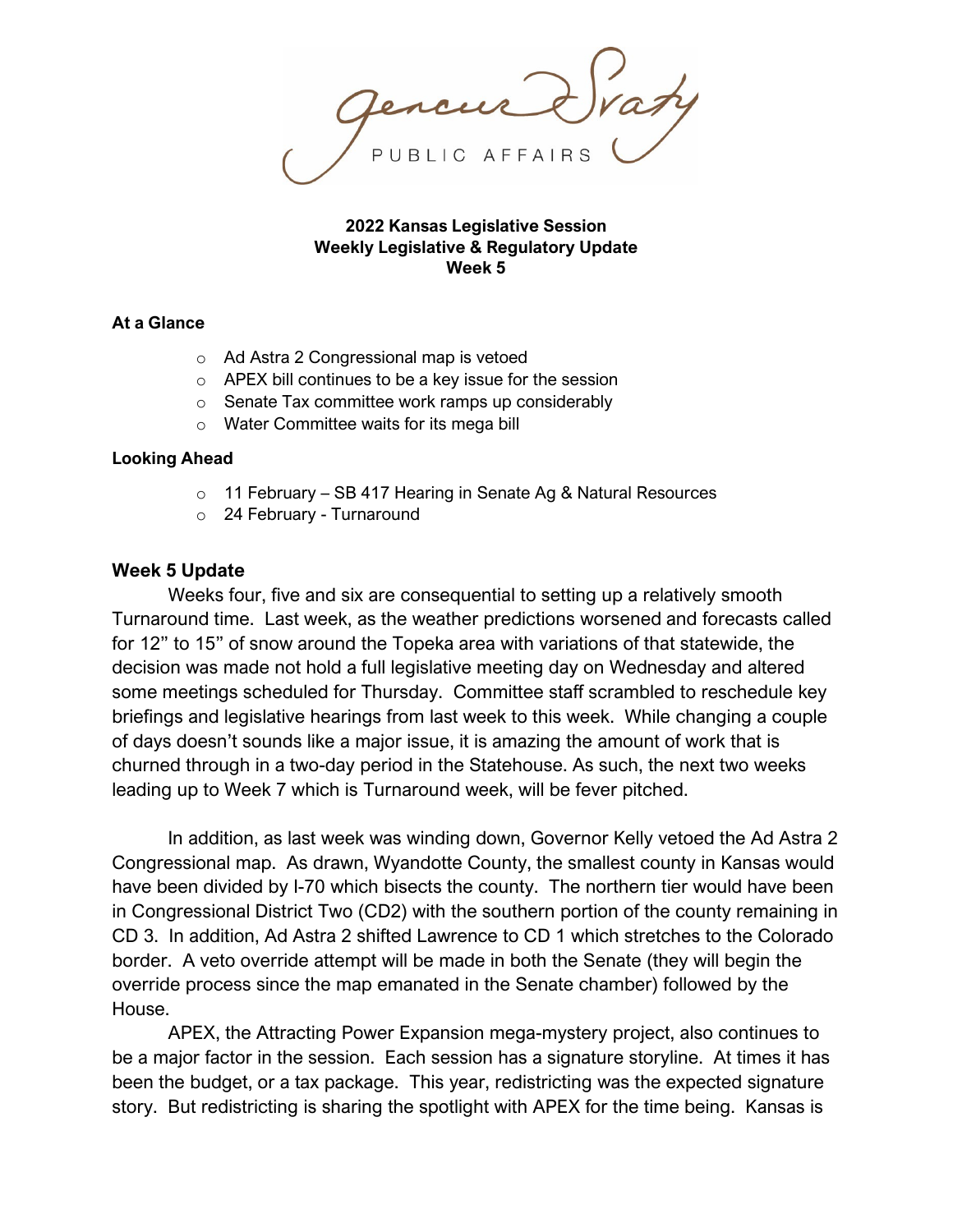one of two states that have been shortlisted from 69 other potential project sites nationwide for a new manufacturing facility. The project is a projected \$4 Billion investment, likely in eastern Kansas, bringing approximately 4,000 high-paying jobs and at least 5 supply chain companies. The company intends to announce its final site selection in early March with an internal decision completed mid-February. The Senate swiftly considered and passed an incentive package designed to solidify Kansas' position as the frontrunner for the jobs but not before adding a corporate income tax reduction provision. The Senate amendment would lower corporate income taxes by .5% each year the APEX company utilizes the incentive bill. The amendment was designed to provide some tax relief to existing Kansas businesses. The initial fiscal note could be \$50 million per year, but could be cumulative resulting in elimination of the corporate income tax which comes with an annual \$400 million fiscal note.

The House however significantly slowed consideration of the incentive package. Will the bill pass out of the House Commerce Committee in a workable form? If so, will the bill be debated on the House floor?

The Senate Assessment & Taxation Committee heard testimony last week on the Senate bills which largely mirror the House bills related to the eliminating the state sales tax on food. The Senate Committee has been slowed some this year because of a staff health issue. Staff has been switched and the committee is gearing up to accomplish a great deal of work in the coming two weeks. This however is a committee exempt from committee deadlines which does provide some breathing room. Regarding the food sales tax, the House appears to be in the leadership role on deliberations. We are also hearing chatter about rather than eliminating the sales tax on food, why not just lower the overall sales tax rate? This week, the Senate Assessment & Taxation Committee will hear, SB 359, that would eliminate the state sales tax on utility service for commercial and industrial customers. That could have a large annual fiscal hit to the State, but it is important that the local/county sale tax option be retained otherwise there could be a significant financial impact to local and county governments.

[Senate Assessment and Taxation Committee Part 1 of 2 02/01/2022 -](https://www.youtube.com/watch?v=VMIogDtNp14) YouTube

# **Sales Tax bills under consideration include**:

- 1. SB 339 Exempt food and food ingredients, including food sold at restaurants, candy, soft drinks, products sold in vending machines and more. Projected negative annual fiscal impact is projected to be \$655 million by 2024.
- 2. SB 342 Exempt food and food ingredients, but not the more expansive listing in SB 339. This is the Governor's proposal. SB 342 has a negative annual fiscal impact of \$492 million by 2024.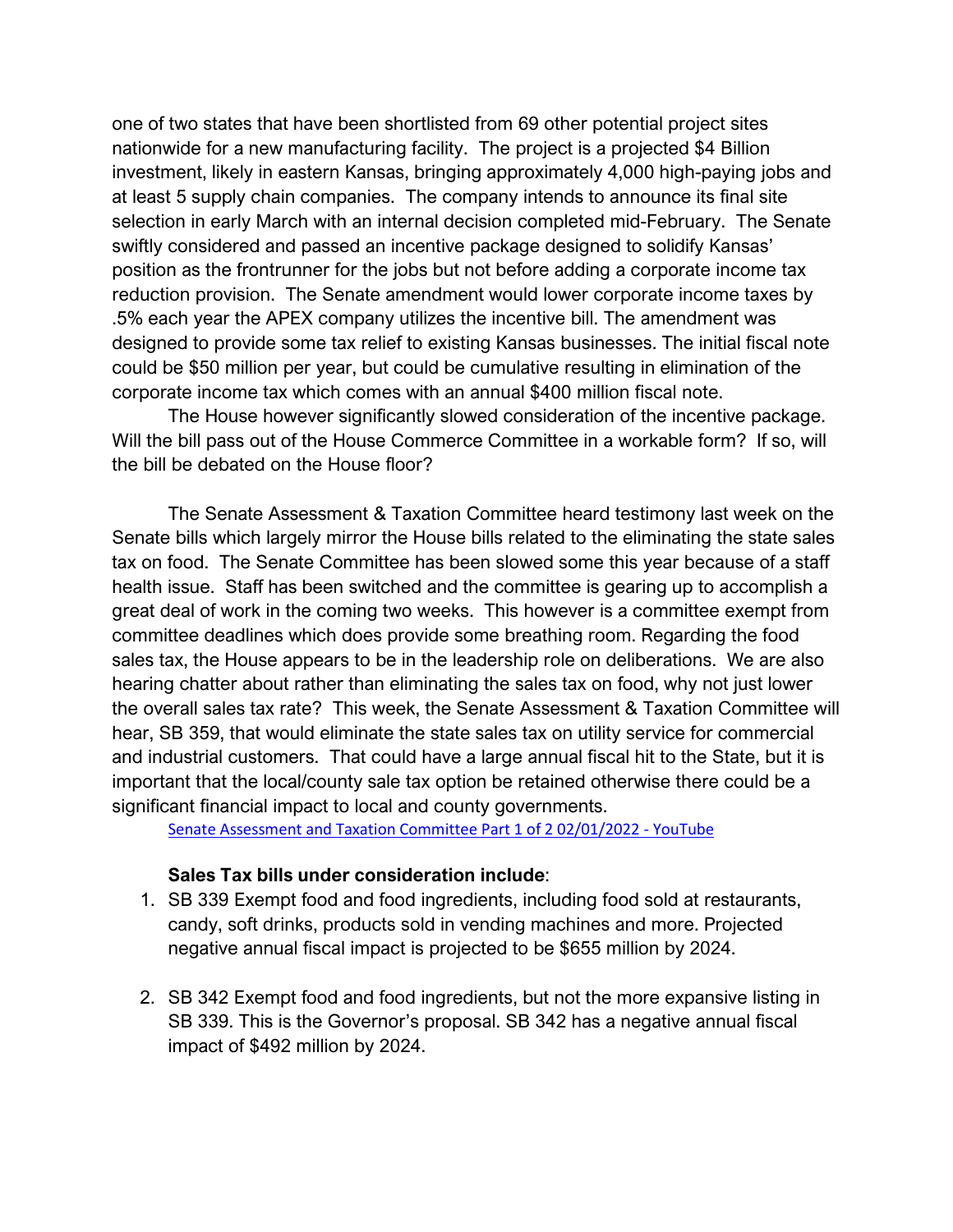- 3. SB 328 would lower the state sales tax rate to 4.75 percent. This bill is reflective of those who prefer to lower the overall state sales tax rate than just the targeted food and ingredients state sales tax elimination.
- 4. SB 359 would set the state sales tax rate for businesses at zero and allow local governments to follow suit. Under current law the sales tax rate for residential utility customers (gas, electric and water) is set at zero and the local option is retained.

The House Water Committee is in waiting mode. There is a multi-hundred-page bill that will fundamentally alter water regulation in Kansas which is still being worked on by staff. The bill is expected to be officially introduced any day. Last week, the Committee finished up its extensive review of state water law, regulation, inspections, and funding sources with a discussion of dam inspections and the need for additional resources to continue the program. Despite the consequential nature of the Water Committee's work over the last two session, it has received little press, until the discussion about dam safety in the state which could use.

The House and Senate Utilities Committee received a briefing last week on nuclear power, specifically small modulating nuclear units. The House also received an excellent briefing from Lanny Nickell, EVP of Southwest Power Pool about the role of the organization, Winter Storm Uri and how the transmission system works. This week in the House Committee there will be two more informational briefings. Tuesday will feature a discussion of advanced power sources and Thursday will focus on broadband. The Senate will receive two days of briefings on the negative health effects from renewable energy before hearing SB 353, which would create setback, sound, noise, lighting, and other restrictions that would halt renewable energy development in Kansas. The House Committee did vote out HCR 5023 which supports continued investigations at the state or federal level related to price gouging during Winter Storm Uri.

SB 417 which would increase the annual fee on coal-fired electric generating units in Kansas to keep the program administered at the state level by KDH&E rather than by the EPA, is set for a hearing on Friday, February 11<sup>th</sup> in Senate Ag & Natural Resources.

The Senate Local Government Committee is on call of the Chair this week and the House Local Government Committee will meet Wednesday to hold a hearing on HB 2549 which creates some zoning and set back restrictions within planned housing areas.

There is an informational hearing Monday in House Financial Institutions and Rural Development to discuss the need for rural housing. There is a growing concern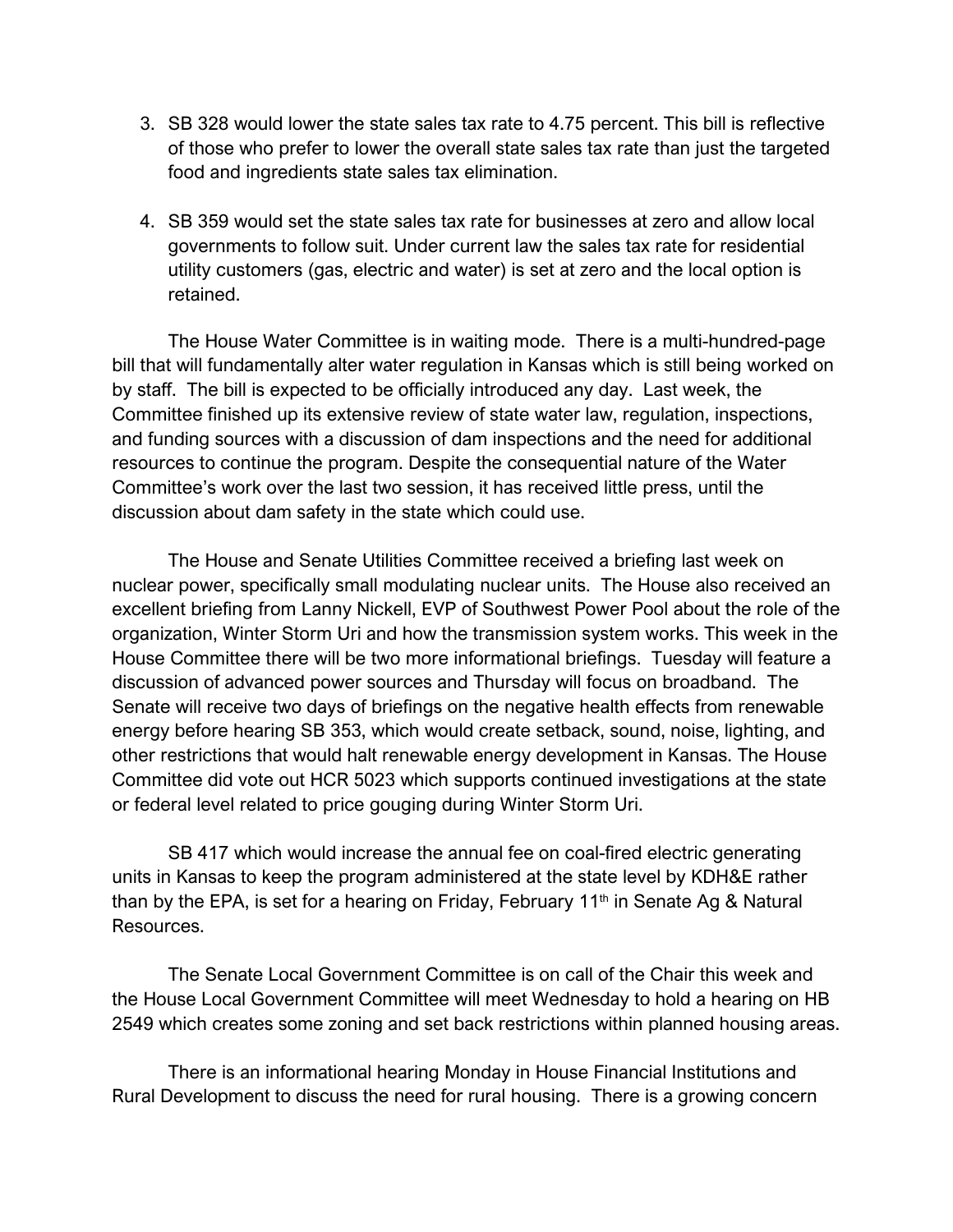about the lack of housing supply in rural areas – particularly in southwest Kansas where the dairies are growing and expanding.

As always, please call/email or text anytime with questions! We are here to help!

# **Contact Information**

Kimberly Gencur Svaty - 913.486.4446 | [kimberly@gencursvaty.com](mailto:kimberly@gencursvaty.com) Joshua Svaty - 785.472.7794 | [joshua@joshuasvaty.com](mailto:joshua@joshuasvaty.com) @joshuasvaty